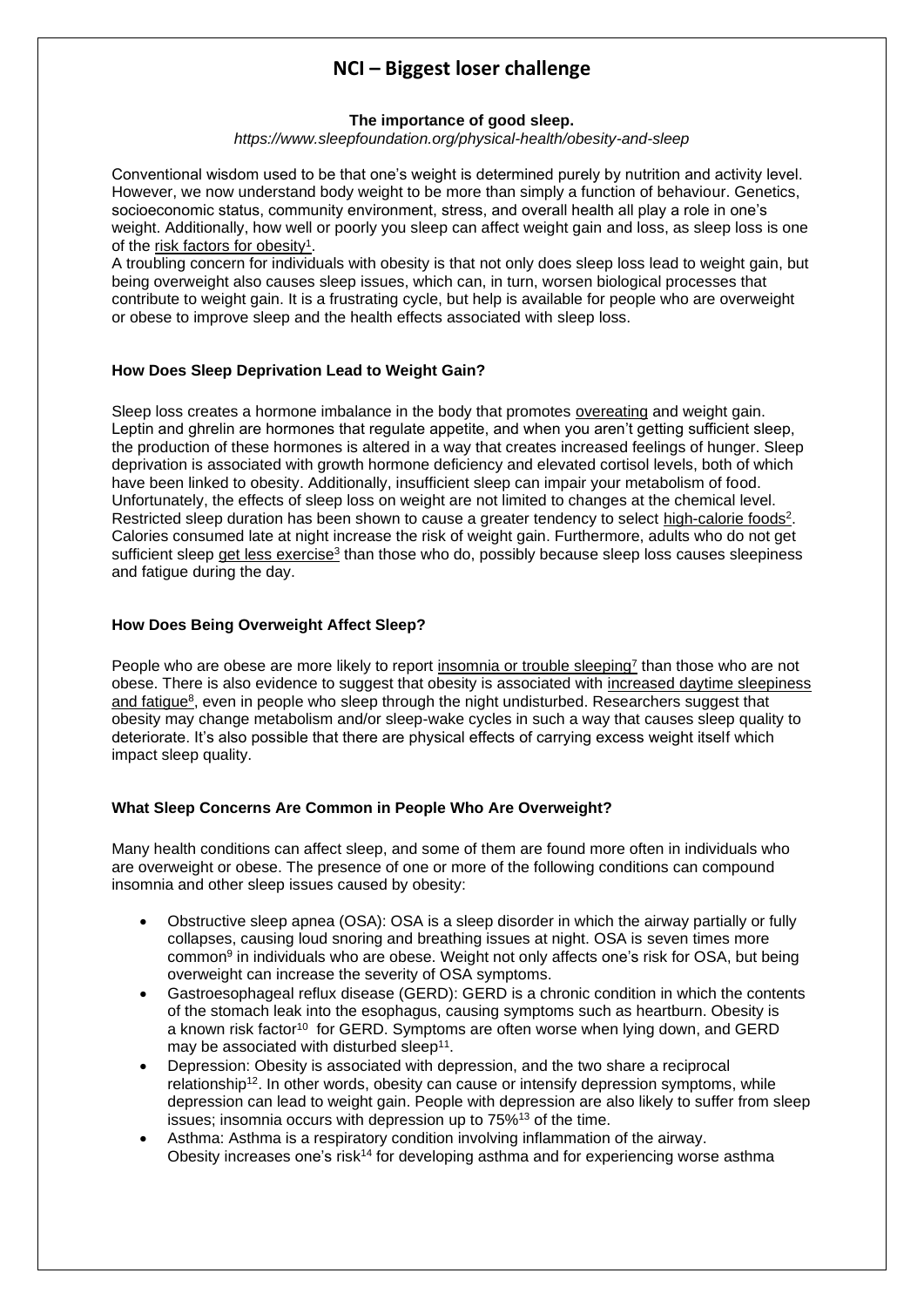# **NCI – Biggest loser challenge**

[symptoms](https://pubmed.ncbi.nlm.nih.gov/23678304/). Many patients with asthma experience nighttime symptoms<sup>15</sup>, leading to difficulty falling and staying asleep.

• Osteoarthritis: Osteoarthritis is a joint disorder marked by worn down cartilage. Being overweight can cause [osteoarthritis](https://www.cdc.gov/arthritis/basics/osteoarthritis.htm)<sup>16</sup> because of the strain additional weight places on the joints. Osteoarthritis affects sleep and may share a cyclical [relationship](https://pubmed.ncbi.nlm.nih.gov/25283955/)<sup>17</sup> with pain, depression, and disturbed sleep in which these conditions exacerbate one another.

#### **How Can You Get Better Sleep When Overweight?**

The term "sleep [hygiene"](https://www.sleepfoundation.org/sleep-hygiene) means engaging in practices that support a good night's sleep. This is important for everyone, but it's especially critical if you are dealing with sleep concerns. Sleep hygiene involves things like setting a predictable sleep schedule, creating a bedtime routine, and engaging in healthy habits during the day. The following steps may be especially useful to consider when overweight:

- Exercise: Exercising may [improve](https://pubmed.ncbi.nlm.nih.gov/22884182/) sleep quality<sup>18</sup> in people suffering from sleep disturbances. It has also been shown to reduce [symptoms](https://pubmed.ncbi.nlm.nih.gov/24077936/) in patients with OSA<sup>19</sup>, independent of weight loss. Also, exercising outside exposes you to natural light, promoting a healthy sleep-wake cycle.
- Find a mattress that works for you: It's important that your mattress allows for proper alignment of your spine and balanced contact pressure between your body and the mattress. Mattress preferences vary from one person to the next. Research has shown that body [weight](https://pubmed.ncbi.nlm.nih.gov/30701143/) [affects](https://pubmed.ncbi.nlm.nih.gov/30701143/) <sup>20</sup> the type of mattress one may find most comfortable.
- Select foods carefully: Diet and [nutrition](https://www.sleepfoundation.org/nutrition) are also components of sleep hygiene, but sleep loss can make healthy eating more challenging. Taking steps to maintain a balanced diet may improve sleep. For example, researchers have found that a diet high in carbohydrates may [decrease](https://www.ncbi.nlm.nih.gov/pubmed/27633109) your ability<sup>21</sup> to get deep sleep. Another study found that eating within 30 to 60 minutes of bedtime resulted in poorer sleep [patterns](https://www.ncbi.nlm.nih.gov/pubmed/22171206)<sup>22</sup>.

The sleep loss-weight gain cycle can be a tricky one to break. It's important to work with a doctor or involve a sleep specialist if you are experiencing poor quality sleep that could be related to weight. [Weight](https://www.sleepfoundation.org/physical-health/weight-loss-and-sleep) loss may be recommended for some, but not all, patients. A medical professional can provide individualized guidance about how to best incorporate the approaches discussed above and may be able to suggest additional interventions.